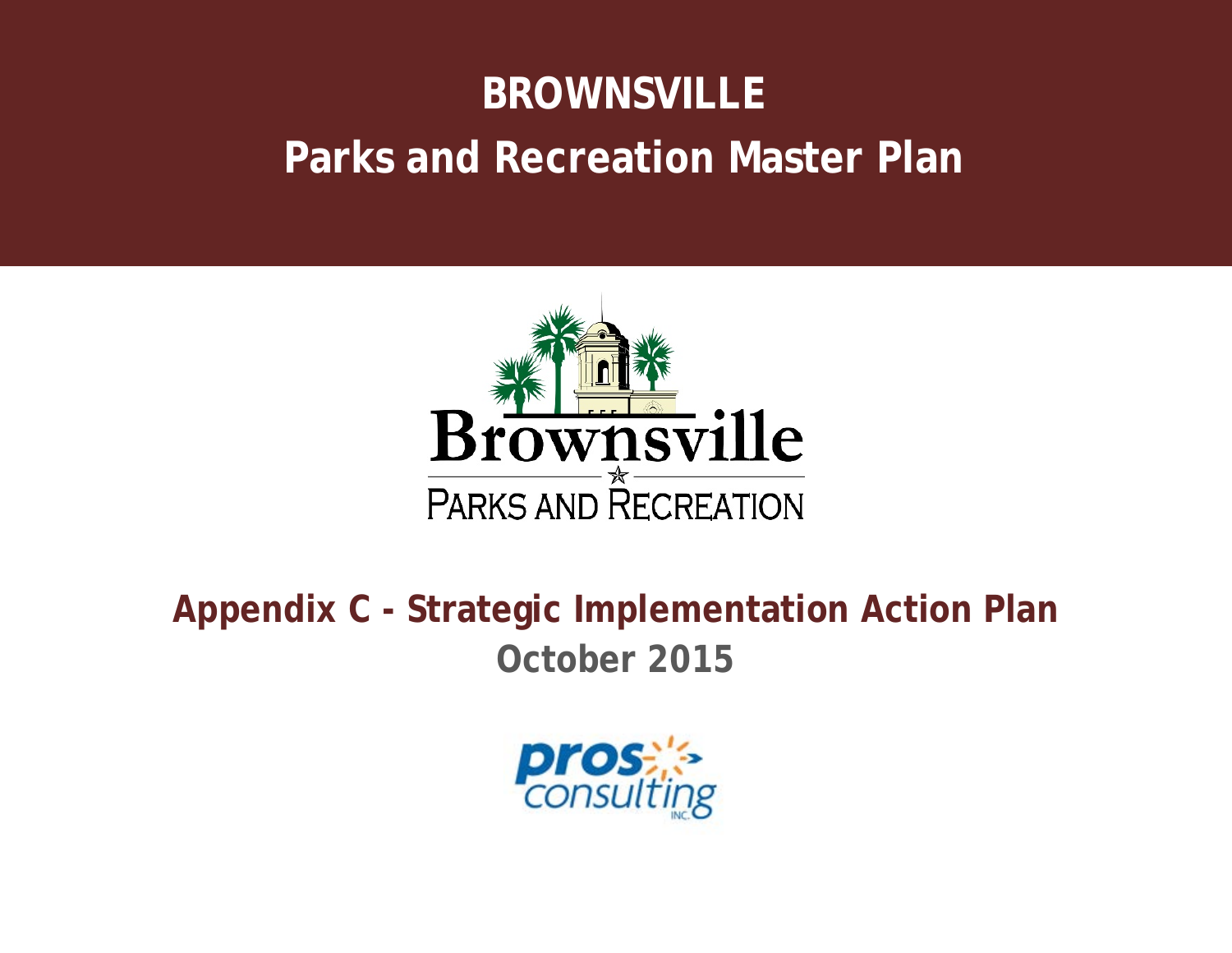#### **Mission**

The mission statement for the Brownsville Parks and Recreation Department was revised through the master planning process and is as follows:

*"The mission of the Brownsville Parks and Recreation Department is to directly contribute to the City's quality of life by providing exceptional programs, facilities, parks, and trails while celebrating and preserving the community's natural and cultural heritage."*

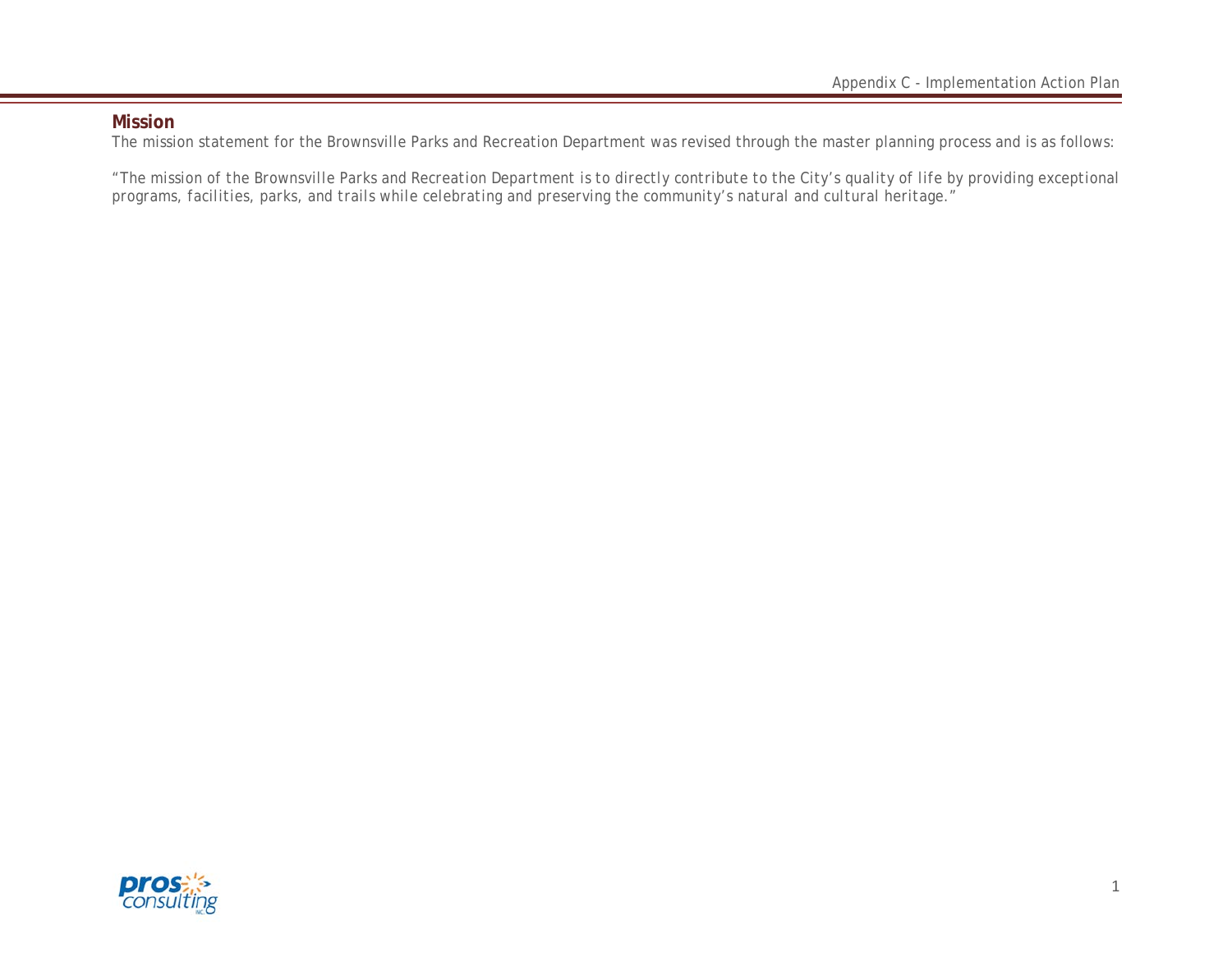### **Parkland & Trails**

Community Vision for Parkland & Trails: "PARD acquires, plans and appropriately develops the right amount of parkland and trails to create equitable access levels desired by the community for neighborhood parks, community parks, trail corridors, greenways, and athletic fields given available resources."

| Strategy                                             | Timeframe | <b>Tactics</b>                                                           | Group            | Required          | Performance Measure            | <b>Start Date</b> |
|------------------------------------------------------|-----------|--------------------------------------------------------------------------|------------------|-------------------|--------------------------------|-------------------|
|                                                      |           |                                                                          | Responsible      | Resources (Est.   |                                |                   |
| 1.1 Ensure the growth of the parks and trails system |           | Short Term Enact a land dedication ordinance and/or impact fee ordinance | Director & City  | Staff time (>80   | *Passage of ordinance          | 2015              |
| keeps pace with the needs of the community but       |           | for new development to support park development and                      | Manager          | hrs each)         | *Increased                     |                   |
| does not outpace the financial or organizational     |           | operational costs in order to curb the trend of new housing              |                  |                   | funding/acreage for            |                   |
| resources of the Department.                         |           | areas being developed without parks or trails as part of the             |                  |                   | parkland                       |                   |
|                                                      |           | development infrastructure.                                              |                  |                   |                                |                   |
|                                                      |           | Acquire and develop parkland and trails according to the Level           | Director         | Staff time (>80   | *Progress toward all LOS       | 2015              |
|                                                      |           | of Service recommendations put forth in this Master Plan.                |                  | hrs) plus capital | <b>Istandards</b>              |                   |
|                                                      |           |                                                                          |                  | costs             |                                |                   |
|                                                      |           | Add 32 acres of mini park acreage by 2019.                               | Director         | Staff time (>80   | *Progress toward LOS           | 2015              |
|                                                      |           |                                                                          |                  | hrs) plus capital | standard of $0.25$ ac/1,000    |                   |
|                                                      |           |                                                                          |                  | costs             | pop.                           |                   |
|                                                      |           | Add 157 acres of neighborhood park acreage by 2019.                      | Director         | Staff time (>80   | *Progress toward LOS           | 2015              |
|                                                      |           |                                                                          |                  | hrs) plus capital | standard of $1.00$ ac/ $1,000$ |                   |
|                                                      |           |                                                                          |                  | costs             | pop.                           |                   |
|                                                      |           | Add 130 acres of community park acreage by 2019.                         | Director         | Staff time (>80   | *Progress toward LOS           | 2015              |
|                                                      |           |                                                                          |                  | hrs) plus capital | standard of 2.00 ac/1,000      |                   |
|                                                      |           |                                                                          |                  | costs             | pop.                           |                   |
|                                                      |           | Add 117 acres of city park acreage by 2019.                              | Director         | Staff time (>80   | *Progress toward LOS           | 2015              |
|                                                      |           |                                                                          |                  | hrs) plus capital | standard of 0.75 ac/1,000      |                   |
|                                                      |           |                                                                          |                  | costs             | pop.                           |                   |
|                                                      |           | Add 175 acres of regional park acreage by 2019.                          | Director         | Staff time (>80   | *Progress toward LOS           | 2015              |
|                                                      |           |                                                                          |                  | hrs) plus capital | standard of 3.50 ac/1,000      |                   |
|                                                      |           |                                                                          |                  | costs             | pop.                           |                   |
|                                                      |           | Add 34 miles of trail by 2019.                                           | Director         | Staff time (>80   | *Progress toward LOS           | 2015              |
|                                                      |           |                                                                          |                  | hrs) plus capital | standard of 0.35mi/1,000       |                   |
|                                                      |           |                                                                          |                  | costs             | pop.                           |                   |
|                                                      |           | Develop master plans for new parks and create/update master              | Director         | Staff time (>80   | *At least 2 master plans       | 2016              |
|                                                      |           | plans when major amenities are added to existing parks.                  |                  | hrs) plus capital | per year developed             |                   |
|                                                      |           |                                                                          |                  | costs             |                                |                   |
|                                                      |           | Develop a controlled growth plan for related staffing needs              | Director & Asst. | Staff time (20-80 | *Staff and funding plan        | 2016              |
|                                                      |           | with contingency for outside funding and partnerships.                   | Director         | hrs each)         | updated annually               |                   |

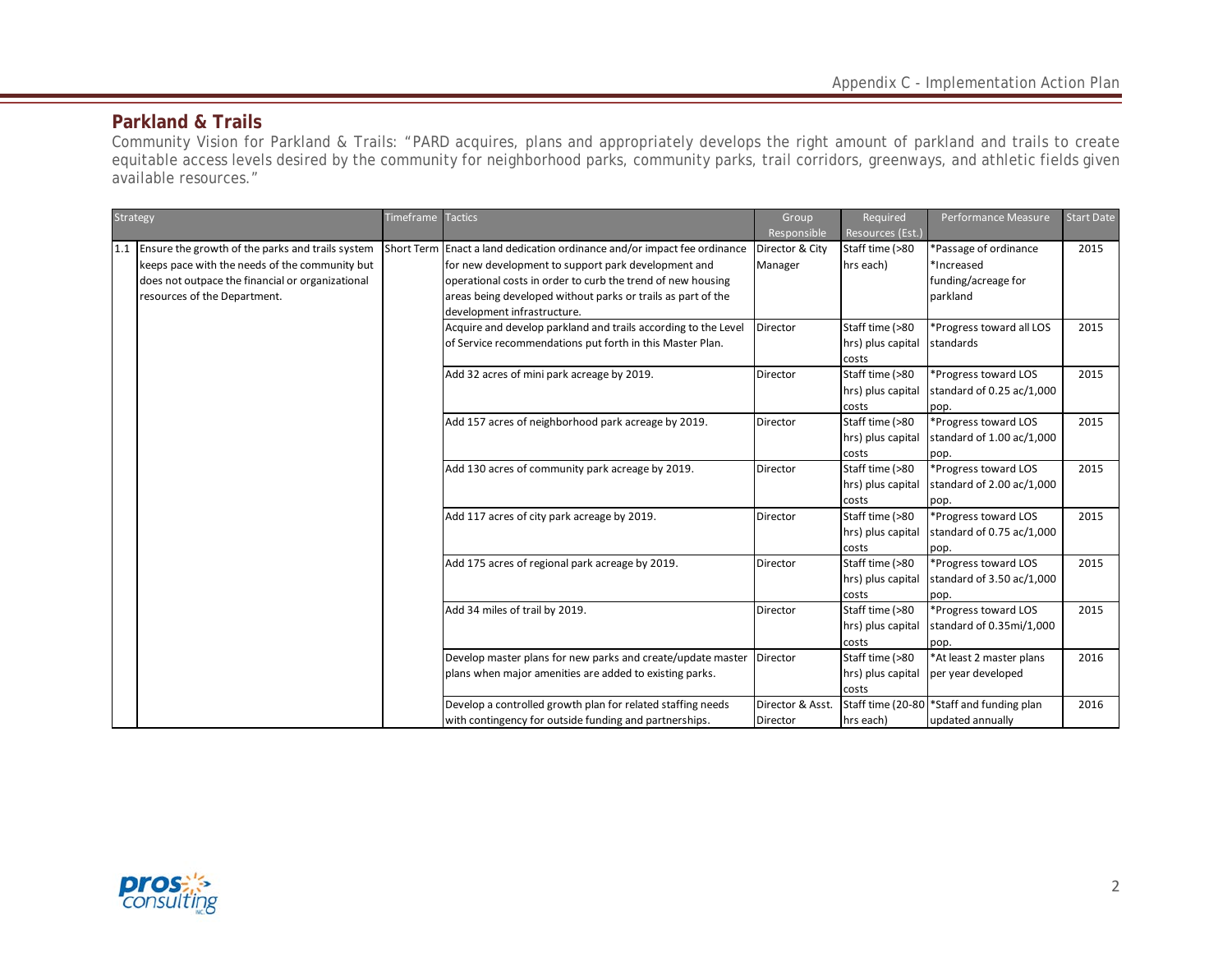| Strategy            |                                                                                                                                                                                                                                                                      | Timeframe | <b>Tactics</b>                                                                                                                                                                                                                    | Group<br>Responsible                  | Required<br>Resources (Est.)                         | Performance Measure                                                                     | <b>Start Date</b> |
|---------------------|----------------------------------------------------------------------------------------------------------------------------------------------------------------------------------------------------------------------------------------------------------------------|-----------|-----------------------------------------------------------------------------------------------------------------------------------------------------------------------------------------------------------------------------------|---------------------------------------|------------------------------------------------------|-----------------------------------------------------------------------------------------|-------------------|
| 1.2<br>or parkland. | Complete a network of open space corridors and<br>trails that connect neighborhoods, schools,<br>commercial areas, and local destinations to parks<br>and facilities. The trails would also ideally link with<br>regional, national, and international trail systems | Mid Term  | Continue to implement connectivity recommendations from the Director<br>2013 Bicycle and Trail Master Plan.                                                                                                                       |                                       | Staff time (>80<br>hrs) plus capital<br>costs        | *Implemented (or revision<br>of) plan recommendations                                   | 2015              |
|                     |                                                                                                                                                                                                                                                                      |           | Prioritize trail development that links parkland to trails that<br>creates regional loop trails.                                                                                                                                  | Director                              | Staff time (>80<br>hrs) plus capital<br>costs        | *Number of traiil miles in<br>regional loop                                             | 2016              |
|                     |                                                                                                                                                                                                                                                                      |           | Continue existing and grow new partnerships with other<br>providers and nonprofits in land managment that create open<br>space greenway and trail corridors throughout the RGV.                                                   | Director & Asst.<br>Director          | Staff time (20-80<br>hrs each)                       | *Number of partnerships<br>*Number of trail miles<br>developed through<br>partnership   | 2016              |
|                     |                                                                                                                                                                                                                                                                      |           | Develop a maintenance plan and partnership agreement with<br>the PID of Paseo de la Resaca for trails in order to continue the<br>success of their involvement and ensure equity and<br>accountability for both the PID and City. | <b>Director</b>                       | Staff time (<20<br>hrs)                              | *Completion of<br>maintenance<br>plan/agreement                                         | 2016              |
|                     |                                                                                                                                                                                                                                                                      |           | Ensure public transportation hubs are adequately connected to<br>the trail system.                                                                                                                                                | Director &<br><b>Transit Director</b> | Staff time (20-80<br>hrs each) plus<br>capital costs | *Number of transportation<br>hubs connected to trails                                   | 2017              |
| 1.3                 | Encourage natural resource protection, ecological Long Term<br>sustainability, and environmental awareness<br>within Brownsville's parks and trails system.                                                                                                          |           | Develop an Eco-Toursim Plan with the Convention and Visitor<br>Bureau to enhance existing eco-tourism opportunities that exist Director<br>now.                                                                                   | Director & CVB                        | Staff time (20-80<br>hrs each)                       | *Development of plan<br>*Increase in advertised<br>eco-tourism destiniations<br>in PARD | 2018              |
|                     |                                                                                                                                                                                                                                                                      |           | Incorporate CPTED (Crime Prevention Through Environmental<br>Design) Standards into park planning efforts.                                                                                                                        | Director                              | Staff time (<20<br>hrs per project)                  | *Adopted design or design<br>standards reflecting CPTED                                 | 2019              |
|                     |                                                                                                                                                                                                                                                                      |           | Find ways to connect resacas to the park system to protect<br>their ecology, provide additional recreational opportunities,<br>and acknowledge their significance to the heritage and history<br>of Brownsville.                  | Director                              | Staff time (>80<br>hrs) plus capital<br>costs        | *Number of enhanced<br>resacas                                                          | 2019              |

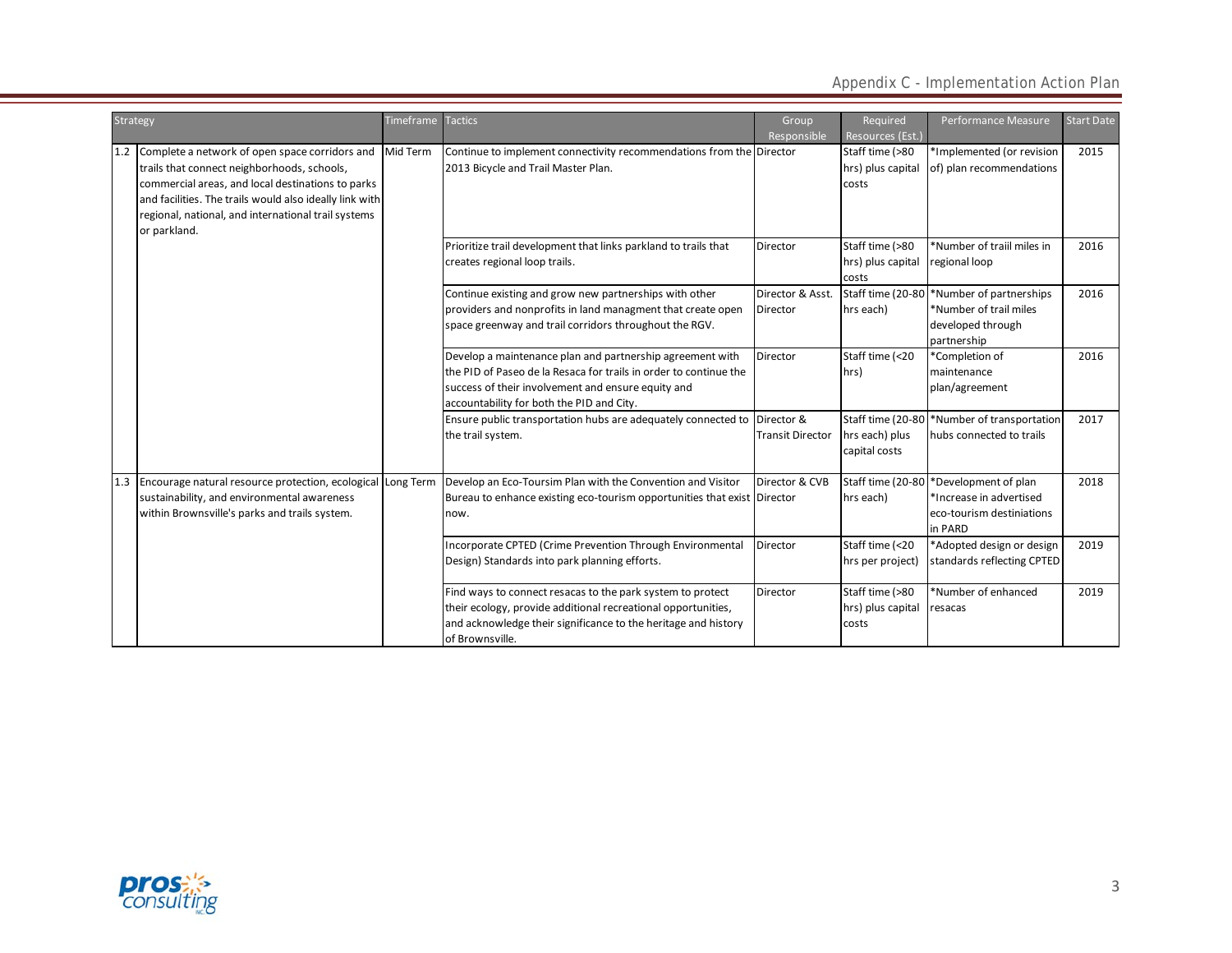#### **Maintenance**

Community Vision for Maintenance: "PARD provides clean, safe, memorable environments in accordance with maintenance standards that exceed users' expectations and provide an enjoyable experience."

| <b>Strategy</b> |                                                     | Timeframe | <b>Tactics</b>                                                                                                           | Group          | Required         | Performance Measure                        | <b>Start Date</b> |
|-----------------|-----------------------------------------------------|-----------|--------------------------------------------------------------------------------------------------------------------------|----------------|------------------|--------------------------------------------|-------------------|
|                 |                                                     |           |                                                                                                                          | Responsible    | Resources (Est.) |                                            |                   |
| 2.1             |                                                     |           | Bring parks and trails into compliance with health, Short Term Bring the playground equipment, structures, pathways, and | Park Ops Mgr   | $$50,000 -$      | *1-2 parks improved each                   | 2015              |
|                 | safety, and welfare standards.                      |           | other park fixtures evaluated as poor or non-compliant in the                                                            |                | 100,000          | quarter                                    |                   |
|                 |                                                     |           | park assessments into compliance.                                                                                        |                | annually         |                                            |                   |
|                 |                                                     |           | Conduct an ADA accessibility audit of all parks, trails, and                                                             | Park Ops Mgr   | Staff time (>80  | *Completion of audit                       | 2016              |
|                 |                                                     |           | facilities.                                                                                                              |                | hrs)             |                                            |                   |
|                 |                                                     |           | Based on the findings of the ADA audit, establish a systemwide                                                           | Park Ops Mgr & | Staff time (<20  | *Accessibility goal created                | 2016              |
|                 |                                                     |           | accessibility goal and prioritize accessibility improvements and                                                         | Director       | hrs each)        | *Inclusion in 5-yr CIP                     |                   |
|                 |                                                     |           | include them in operational and/or CIP budget requests.                                                                  |                |                  |                                            |                   |
|                 |                                                     |           |                                                                                                                          |                |                  |                                            |                   |
|                 |                                                     |           | Perform needed repairs to docks to enhance safety and provide Park Ops Mgr                                               |                |                  | Estimate needed   *1-2 docks improved each | 2016              |
|                 |                                                     |           | additional recreation opportunities.                                                                                     |                |                  | vear                                       |                   |
|                 |                                                     |           |                                                                                                                          |                |                  |                                            |                   |
|                 | 2.2 Establish consistent and comprehensive          |           | Short Term Compile and evaluate existing formal and informal maintenance Park Ops Mgr &                                  |                | Staff time (<20  | *Approval of maintenance                   | 2015              |
|                 | maintenance standards for parks, trails, and        |           | standards.                                                                                                               | Director       | hrs each)        | <b>Istandards</b>                          |                   |
|                 | facilities to uphold the quality of user experience |           |                                                                                                                          |                |                  |                                            |                   |
|                 | and promote financial sustainability.               |           |                                                                                                                          |                |                  |                                            |                   |
|                 |                                                     |           | Apply the maintenance and operational standards in managing                                                              | Park Ops Mgr   | Dependent on     | *Continued                                 | 2016              |
|                 |                                                     |           | facilities throughout the BPARD system.                                                                                  |                | standards        | implementation of                          |                   |
|                 |                                                     |           |                                                                                                                          |                |                  | standards                                  |                   |

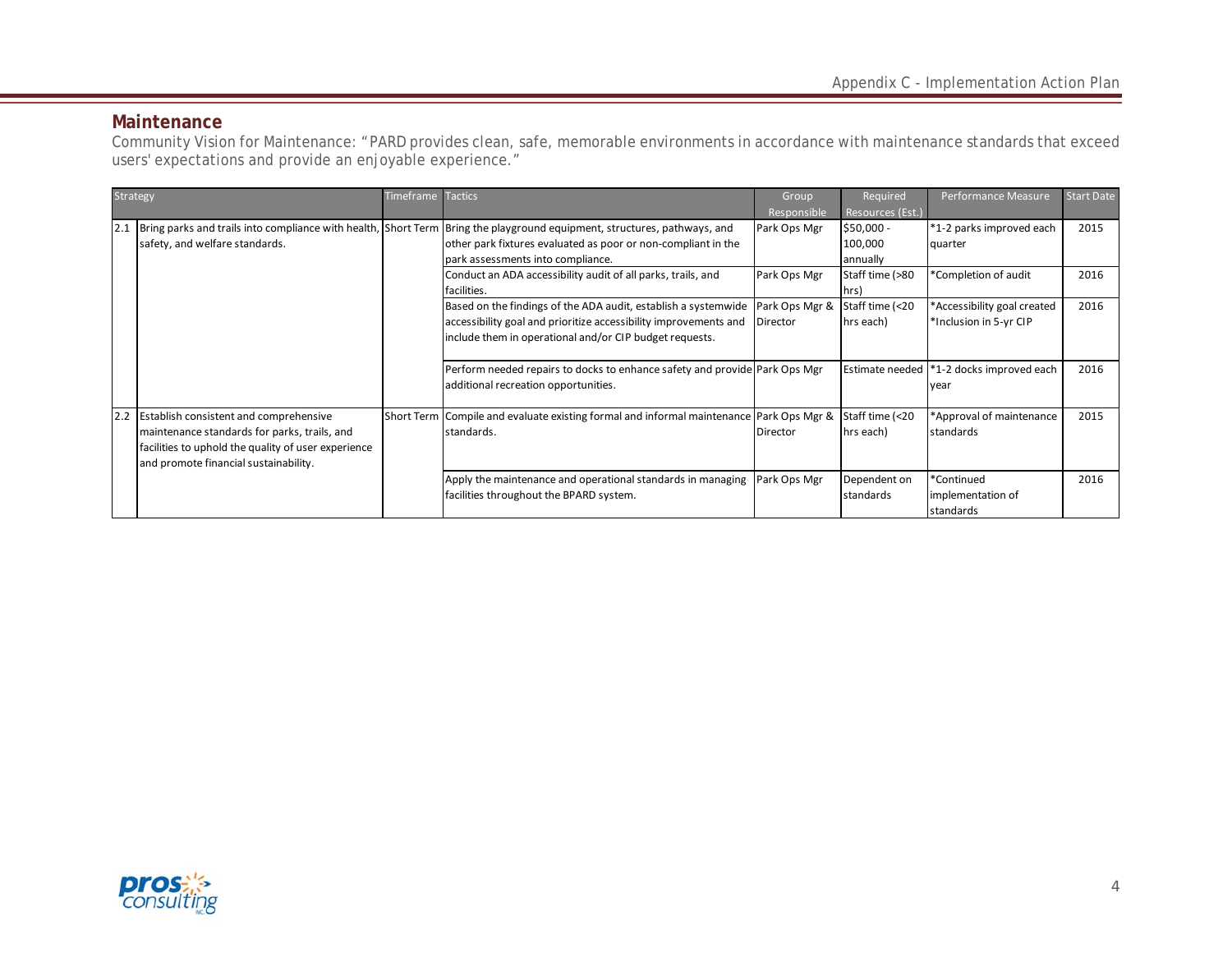| <b>Strategy</b> |                                                                | <b>Timeframe</b> | <b>Tactics</b>                                                      | Group            | Required          | Performance Measure                  | <b>Start Date</b> |
|-----------------|----------------------------------------------------------------|------------------|---------------------------------------------------------------------|------------------|-------------------|--------------------------------------|-------------------|
|                 |                                                                |                  |                                                                     | Responsible      | Resources (Est.)  |                                      |                   |
| 2.3             | Promote financial sustainability by calculating and Short Term |                  | Regularly update the cost of service analyses conducted in this     | Park Ops Mgr &   |                   | Staff time (20-80 * Annual update of | 2015              |
|                 | tracking the true cost of maintenance operations.              |                  | Master Plan.                                                        | Director         | hrs each)         | analyses                             |                   |
|                 |                                                                |                  |                                                                     |                  |                   |                                      |                   |
|                 |                                                                |                  | Use the cost of service analyses developed in this Master Plan      | Director & Asst. |                   | Staff time (20-80 *Annual update of  | 2016              |
|                 |                                                                |                  | as a template for conducting a full analysis of all services in the | Director         | hrs each)         | analyses                             |                   |
|                 |                                                                |                  | Provide training for park maintenance managers and                  | Director         | Staff time (<20   | *Competion of training               | 2017              |
|                 |                                                                |                  | supervisors to create a true cost of service analysis for           |                  | hrs each)         | *COA for park and trail              |                   |
|                 |                                                                |                  | maintaining parks, trails, and amenities to determine unit costs    |                  |                   | maintenance                          |                   |
|                 |                                                                |                  | and assess the level of productivity, efficiency, and               |                  |                   |                                      |                   |
|                 |                                                                |                  | management standards in place.                                      |                  |                   |                                      |                   |
|                 |                                                                |                  | Develop and maitain a maintenance management plan for the           | Park Ops Mgr &   | Staff time (20-80 | *Development of                      | 2017              |
|                 |                                                                |                  | Department to clearly identify and track standards, costs, and      | Director         | hrs each)         | maintenance management               |                   |
|                 |                                                                |                  | staff levels required.                                              |                  |                   | plan                                 |                   |
|                 |                                                                |                  |                                                                     |                  |                   |                                      |                   |
|                 |                                                                |                  | Ensure full-time staff in each park or facility know the            | Park Ops Mgr     | Staff time (<20   | *Distribution of budget              | 2017              |
|                 |                                                                |                  | operations and maintenance budget they have to work with,           |                  | hrs each)         | linformation                         |                   |
|                 |                                                                |                  | and hold site and maintance managers accountable to that            |                  |                   | *Reduction in budget                 |                   |
|                 |                                                                |                  | budget.                                                             |                  |                   | overruns                             |                   |
|                 |                                                                |                  |                                                                     |                  |                   |                                      |                   |
|                 |                                                                |                  | Develop policy-supported criteria for contracting operations        | Park Ops Mgr &   | Staff time (20-80 | *Development of criteria             | 2017              |
|                 |                                                                |                  | and maintenance services.                                           | <b>Director</b>  | hrs each)         | *Adoption of policy                  |                   |
|                 |                                                                |                  |                                                                     |                  |                   |                                      |                   |
|                 |                                                                |                  |                                                                     |                  |                   |                                      |                   |

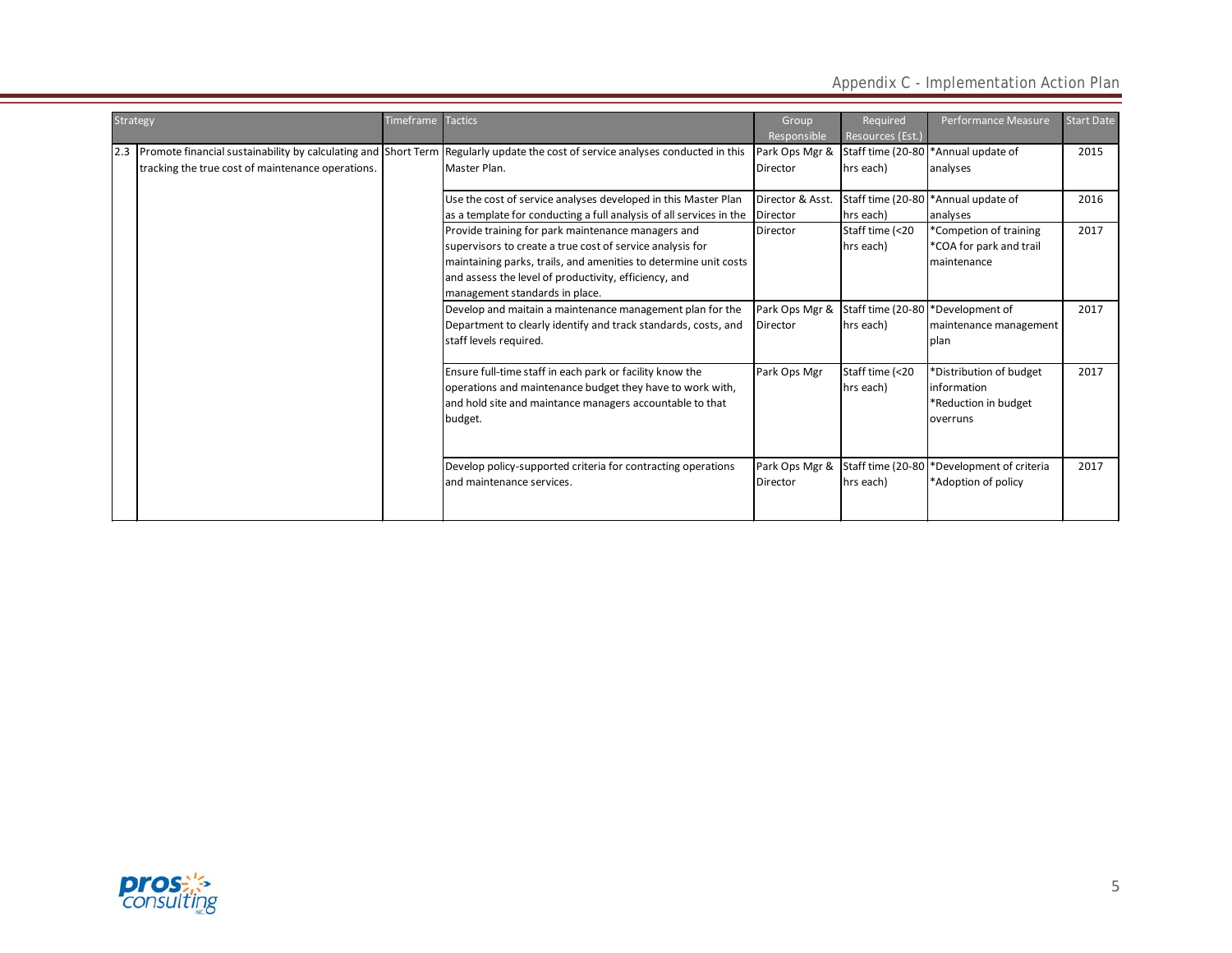|     | <b>Strategy</b>                                                                                                                                                                       | Timeframe | <b>Tactics</b>                                                                                                                                                                                                                                            | Group                             | Required                                      | Performance Measure                                              | <b>Start Date</b> |
|-----|---------------------------------------------------------------------------------------------------------------------------------------------------------------------------------------|-----------|-----------------------------------------------------------------------------------------------------------------------------------------------------------------------------------------------------------------------------------------------------------|-----------------------------------|-----------------------------------------------|------------------------------------------------------------------|-------------------|
|     |                                                                                                                                                                                       |           |                                                                                                                                                                                                                                                           | Responsible                       | Resources (Est.)                              |                                                                  |                   |
| 2.4 | Develop or update design standards for parks,<br>trails, and facilities that consider operational<br>requirements, flexible uses, desired user<br>experiences, and rvenue generation. | Mid Term  | Compile and evaluate existing formal and informal design<br>standards.                                                                                                                                                                                    | Director & Asst.<br>Director      | hrs each)                                     | Staff time (20-80  *Identification of<br><b>Istandards</b>       | 2017              |
|     |                                                                                                                                                                                       |           | Based on the evaluation, develop comprehensive standards to<br>address safety, branding, wayfinding, environmental<br>sustainability, flexibility of use, costs, appropriate revenue<br>development, etc., incorporating flexibility to address different | Director & Asst.<br>Director      | hrs each)                                     | Staff time (20-80 <sup>+</sup> Adoption of standards             | 2017              |
|     |                                                                                                                                                                                       |           | Develop or update a Signage and Wayfinding plan for parks and Director & Asst.<br>facilities.                                                                                                                                                             | <b>Director</b>                   | hrs each)                                     | Staff time (20-80 *Adoption of plan                              | 2018              |
|     | Develop an asset management plan with a<br>lifecycle replacement schedule to govern capital<br>investment in existing facility infrastructure.                                        | Long Term | Develop a GIS inventory of all PARD parks, trails, facilities, and<br>other amenities and update inventory changes annually.                                                                                                                              | Park Ops Mgr &<br><b>Director</b> | Staff time (>80<br>hrs)                       | *Completion of inventory                                         | 2017              |
|     |                                                                                                                                                                                       |           | Create a schedule to annually assess the condition of all items in Park Ops Mgr<br>the inventory and track that information in the GIS database.                                                                                                          |                                   | hrs)                                          | Staff time (20-80 <sup>+</sup> Development of schedule           | 2017              |
|     |                                                                                                                                                                                       |           | Develop cost-benefit criteria for investing in deferred<br>maintenance and upgrades to existing facility infrastructure.                                                                                                                                  | Park Ops Mgr &<br>Director        | hrs each)                                     | Staff time (20-80 <sup>*</sup> Creation of criteria              | 2018              |
|     |                                                                                                                                                                                       |           | Allocate sufficient funding in the capital improvements program Director<br>to address identified needs.                                                                                                                                                  |                                   | Staff time (<20<br>hrs) plus capital<br>costs | *Development of CIP<br>*Funding of CIP priorities                | 2018              |
|     |                                                                                                                                                                                       |           | Develop a fleet and equipment replacement schedule based<br>upon hours used or years in service.                                                                                                                                                          | Park Ops Mgr                      | hrs)                                          | Staff time (20-80 <sup>+</sup> Development of schedule           | 2019              |
|     |                                                                                                                                                                                       |           | Monitor existing facility investment needs over time.                                                                                                                                                                                                     | Park Ops Mgr &<br>Director        | hrs each)                                     | Staff time (20-80 <sup>+</sup> List of needs updated<br>annually | 2019              |

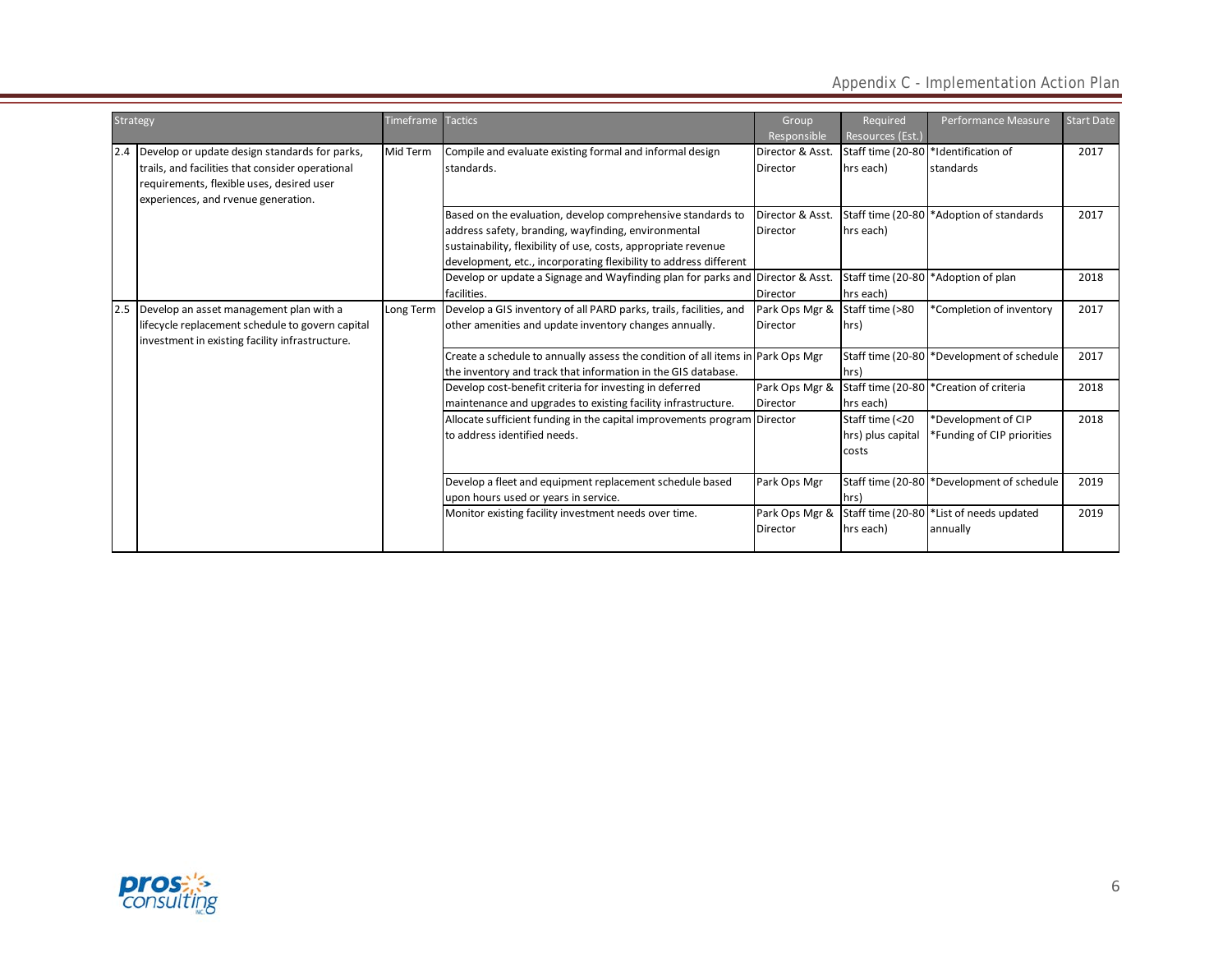#### **Recreation Facilities**

Community Vision for Recreation Facilities: "PARD designs and maintains destination facilities that support neighborhood and community needs while meeting a cost recovery goal that keeps the facilities productive, adaptable, and financially sustainable."

| Strategy                                                                                                                                        | Timeframe            | <b>Tactics</b>                                                                                                                                                   | Group<br>Responsible                                                            | Required<br>Resources (Est.)                  | Performance Measure                                                             | Start Date |
|-------------------------------------------------------------------------------------------------------------------------------------------------|----------------------|------------------------------------------------------------------------------------------------------------------------------------------------------------------|---------------------------------------------------------------------------------|-----------------------------------------------|---------------------------------------------------------------------------------|------------|
| 3.1 Optimize the operation of facilities in the PARD<br>system to meet the needs of the community.                                              | <b>Short Term</b>    | Use parks and recreation facilities to help define Brownsville as<br>a family friendly city to live, work, and play in.                                          | Director, Asst.<br>Director, &<br><b>Business</b><br>Development<br>Coordinator | Staff time (<20<br>hrs each)                  | *Increased recognition of<br>partners, city staff, and<br>public of PARD's role | 2015       |
|                                                                                                                                                 |                      | Partner with BISD schools, UT-RGV, and healthcare providers<br>to develop new indoor recreation facilities that include health<br>related amenities.             | Director                                                                        | Staff time (>80<br>hrs) plus capital<br>costs | *Partnership agreement<br>leading to additional<br>indoor recreation space      | 2016       |
| 3.2 Maximize the use of the Brownsville Sports Park<br>to ensure its sustainability and position as a<br>source of pride to the community.      |                      | Short Term Conduct a true cost of service analysis for the operation and<br>maintenance of the Sports Park.                                                      | Director & Park<br>Ops Mgr                                                      | Staff time (<20<br>hrs each)                  | *Completion of analysis                                                         | 2015       |
|                                                                                                                                                 |                      | Consider park design modifications to create a more coehesive<br>park experience by developing more internal connections.                                        | Director & Park<br>Ops Mgr                                                      | Staff time (20-80<br>hrs each)                | *Documention of ideas<br>*Cost estimates                                        | 2016       |
|                                                                                                                                                 |                      | Activate the extensive amount of lawn that exists in the park for Director<br>new recreation opportunties and to generate income to offset<br>maintenance costs. |                                                                                 | \$100,000 -<br>\$200,000                      | *Additional facilities that<br>promote use                                      | 2017       |
|                                                                                                                                                 |                      | Develop connections to the overall community trail network as<br>development occurs near the park.                                                               | Director                                                                        | \$100,000 -<br>\$200,000                      | *Additional trail connectins                                                    | 2017       |
| 3.3 Strategically add facilities to serve the growing<br>population and meet new recreation demands<br>while ensuring financial sustainability. | Mid-to-<br>Long Term | Expand or develop recreation facilities according to the Facility<br>Standards recommendations put forth in this Master Plan.                                    | Director                                                                        | \$250,000-<br>500,000                         | *Progress toward LOS<br>standard                                                | 2017       |
|                                                                                                                                                 |                      | Conduct a feasibility study to develop a new recreation center.                                                                                                  | Director                                                                        | \$35,000                                      | *RFP for Feasibility Study<br>*Completion of Feasibility<br>Study               | 2018       |
|                                                                                                                                                 |                      | Design new indoor recreation spaces for flexible use, multi-<br>generational, and revenue producing.                                                             | Director                                                                        | \$500,000+                                    | *Progress toward LOS<br>standard                                                | 2018       |
|                                                                                                                                                 |                      | Conduct a feasibility study for a new pool or aquatic center.                                                                                                    | Director                                                                        | \$35,000                                      | *RFP for Feasibility Study<br>*Completion of Feasibility<br>Study               | 2019       |

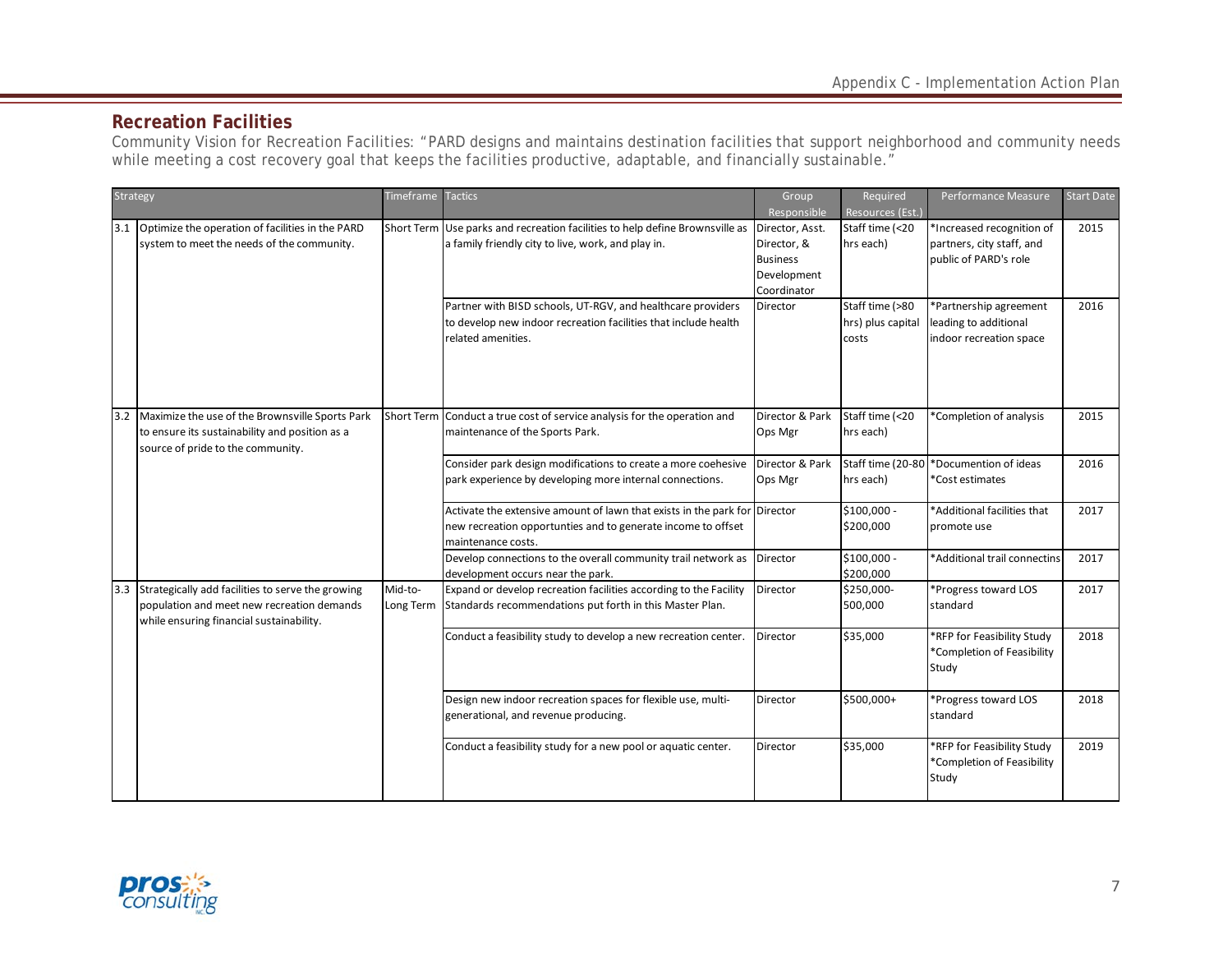#### **Recreation Programs**

Community Vision for Recreation Programs: "PARD develops, provides, and manages recreation programs that are fully accessible to the community and support health and wellness, family values, social equity, economic vitality, and overall quality of life in safe and enjoyable environments."

| Strategy |                                                   | Timeframe         | <b>Tactics</b>                                                           | Group            | Required         | Performance Measure      | <b>Start Date</b> |
|----------|---------------------------------------------------|-------------------|--------------------------------------------------------------------------|------------------|------------------|--------------------------|-------------------|
|          |                                                   |                   |                                                                          | Responsible      | Resources (Est.) |                          |                   |
| 4.1      | Implement consistent program management           |                   | Short Term Classify all programs as Core Essential, Important, or Value- | Asst. Director   | Staff time (<20  | *Completion of           | 2015              |
|          | principles for all programs to ensure equitable   |                   | Added.                                                                   |                  | hrs)             | classification           |                   |
|          | service delivery, quality delivery, and long-term |                   |                                                                          |                  |                  |                          |                   |
|          | financial sustainability.                         |                   |                                                                          |                  |                  |                          |                   |
|          |                                                   |                   | Provide training for recreation staff to conduct Cost of Service         | Director & Asst. | Staff time (<20  | *Completion of training  | 2016              |
|          |                                                   |                   | analyses to understand the cost of providing each program.               | Director         | hrs each)        | *COA for core program    |                   |
|          |                                                   |                   |                                                                          |                  |                  | lareas                   |                   |
|          |                                                   |                   |                                                                          |                  |                  |                          |                   |
|          |                                                   |                   | Develop a Recreation Program Cost Recovery Policy for all                | Director & Asst. | Staff time (<20  | *Development and         | 2016              |
|          |                                                   |                   | programs to clarify and gain consensus on which programs                 | Director         | hrs each)        | adoption of policy       |                   |
|          |                                                   |                   | should be subsidized by tax dollars versus user fees or a blend          |                  |                  |                          |                   |
|          |                                                   |                   | Update the Recreation Program Pricing Policy to identify which           | Director & Asst. | Staff time (<20  | *Development and         | 2016              |
|          |                                                   |                   | forms of pricing strategies are authorized for each type of              | Director         | hrs each)        | adoption of policy       |                   |
|          |                                                   |                   | program in order to achieve cost recovery goals.                         |                  |                  |                          |                   |
| 4.2      | Develop a standard-based appraoch to program      | <b>Short Term</b> | I dentify performance mangement standards based upon key                 | Asst. Director   | Staff time (<20  | *Development of          | 2016              |
|          | management focus on quality service delivery and  |                   | outcomes for all programs and services.                                  |                  | hrs)             | <b>Istandards</b>        |                   |
|          | to support informed management decision-          |                   |                                                                          |                  |                  |                          |                   |
|          | making.                                           |                   |                                                                          |                  |                  |                          |                   |
|          |                                                   |                   | Enhance staff training on standards for the delivery of                  | Asst. Director   | Staff time (<20  | *Completion of training  | 2016              |
|          |                                                   |                   | recreation programs.                                                     |                  | hrs each)        |                          |                   |
|          |                                                   |                   | Align staff responsibilities within a functional organizational          | Asst. Director   | Staff time (<20  | *Functional organization | 2016              |
|          |                                                   |                   | structure to maximize efficiency, revenue opportunities, and             |                  | hrs)             | structure                |                   |
|          |                                                   |                   | regcognition of the value of each service provided.                      |                  |                  |                          |                   |

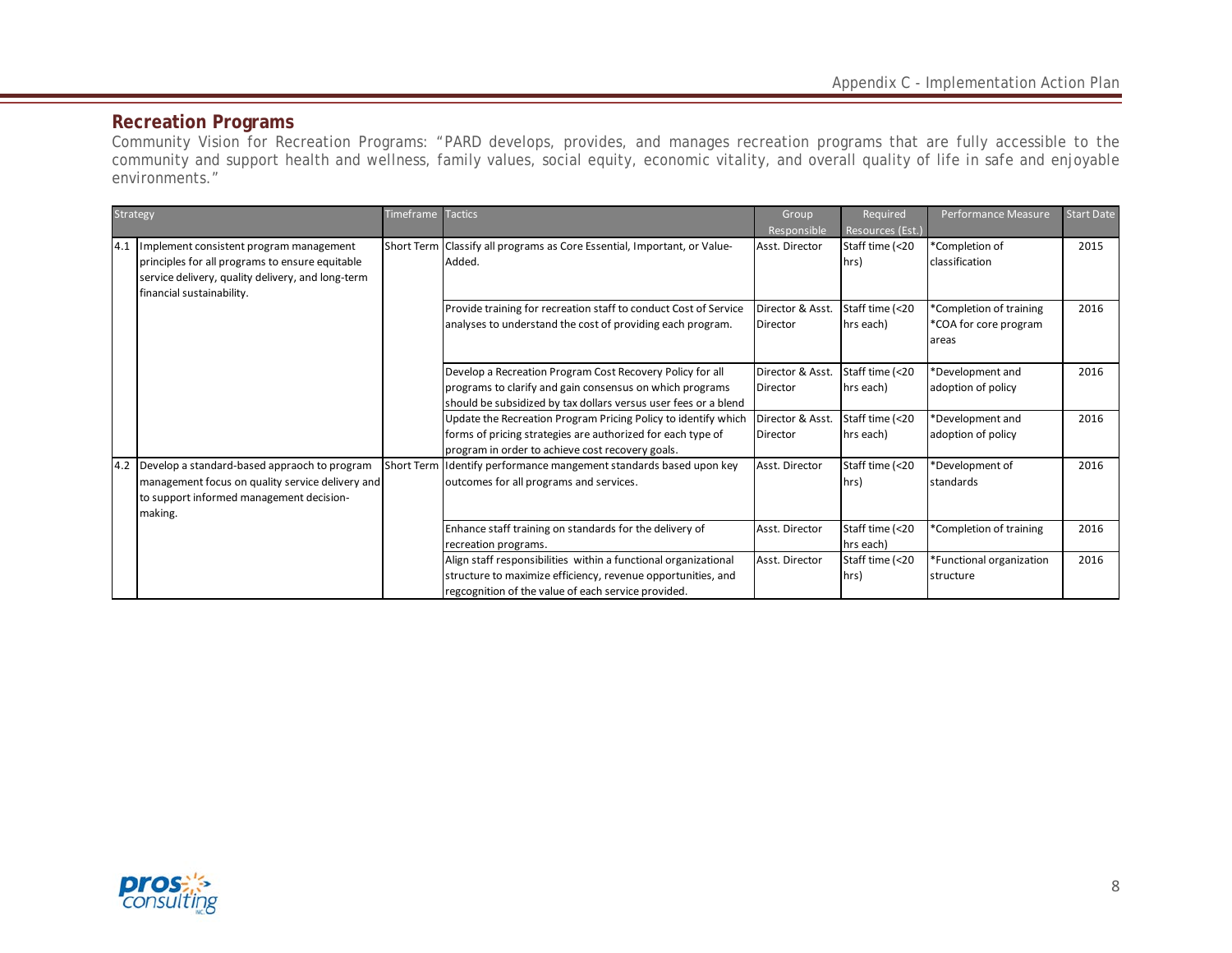|  | <b>Strategy</b>                                                     | Timeframe                                                                                                                                                    | <b>Tactics</b>                                                                                                                                                                                                 | Group<br>Responsible                                                      | Required<br>Resources (Est.)                | Performance Measure                                                                                                                                    | <b>Start Date</b> |
|--|---------------------------------------------------------------------|--------------------------------------------------------------------------------------------------------------------------------------------------------------|----------------------------------------------------------------------------------------------------------------------------------------------------------------------------------------------------------------|---------------------------------------------------------------------------|---------------------------------------------|--------------------------------------------------------------------------------------------------------------------------------------------------------|-------------------|
|  | 4.3 Align program offerings with community needs<br>and priorities. |                                                                                                                                                              | Short Term Track national and regional trends for programs and services<br>and how they may apply to the Brownsville community.                                                                                | Program<br>supervisors &<br><b>Business</b><br>Development<br>Coordinator | Staff time (<20<br>hrs each)                | *Formal or informal<br>annual report                                                                                                                   | 2016              |
|  |                                                                     |                                                                                                                                                              | Undertake a demand analysis of existing programs offered<br>within the service area.                                                                                                                           | <b>Business</b><br>Development<br>Coordinator                             | hrs)                                        | Staff time (20-80 *Completion of market<br>analysis                                                                                                    | 2016              |
|  |                                                                     |                                                                                                                                                              | Track the lifecyle of all programs to ensure they match the<br>distribution recommended in the Program Assessment.                                                                                             | Program<br>Supervisors                                                    | Staff time (<20<br>hrs each)                | *Completion of analysis<br>and annual update                                                                                                           | 2016              |
|  |                                                                     |                                                                                                                                                              | Terminate programs that fall into the decline and or saturation<br>phase.                                                                                                                                      | Asst. Director                                                            | Staff time (<20<br>hrs each)                | *Terminiation of programs<br>*Redevelopment of new<br>programs                                                                                         | 2017              |
|  |                                                                     |                                                                                                                                                              | Develop Outdoor Adventure, Senior Programming, and Health<br>& Wellness as new Core Program Areas. PARD can facilitate<br>new and existing partners to be the direct program providers<br>instead of the city. | Asst. Director;<br><b>Business</b><br>Development<br>Coordinator          | Staff time (>80<br>hrs each)                | *Development of program<br>plans for each new Core<br>Program Area.<br>*Launch of a new program<br>in each area in partnership<br>with other provider. | 2017              |
|  |                                                                     | Continue to incorporate art and heritage in programs and<br>events, and develop programs specifically focusing on the<br>cultural attributes of Brownsville. | Program<br>Supervisors                                                                                                                                                                                         | Staff time (20-80<br>hrs each)                                            | *Programs incorporating<br>art and heritage | 2017                                                                                                                                                   |                   |
|  |                                                                     |                                                                                                                                                              | Institute a monitoring program to track the need to modify<br>programs over time.                                                                                                                              | Asst. Director &<br>Program<br>Supervisors                                | Staff time (<20<br>hrs each)                | *Development of metrics                                                                                                                                | 2017              |

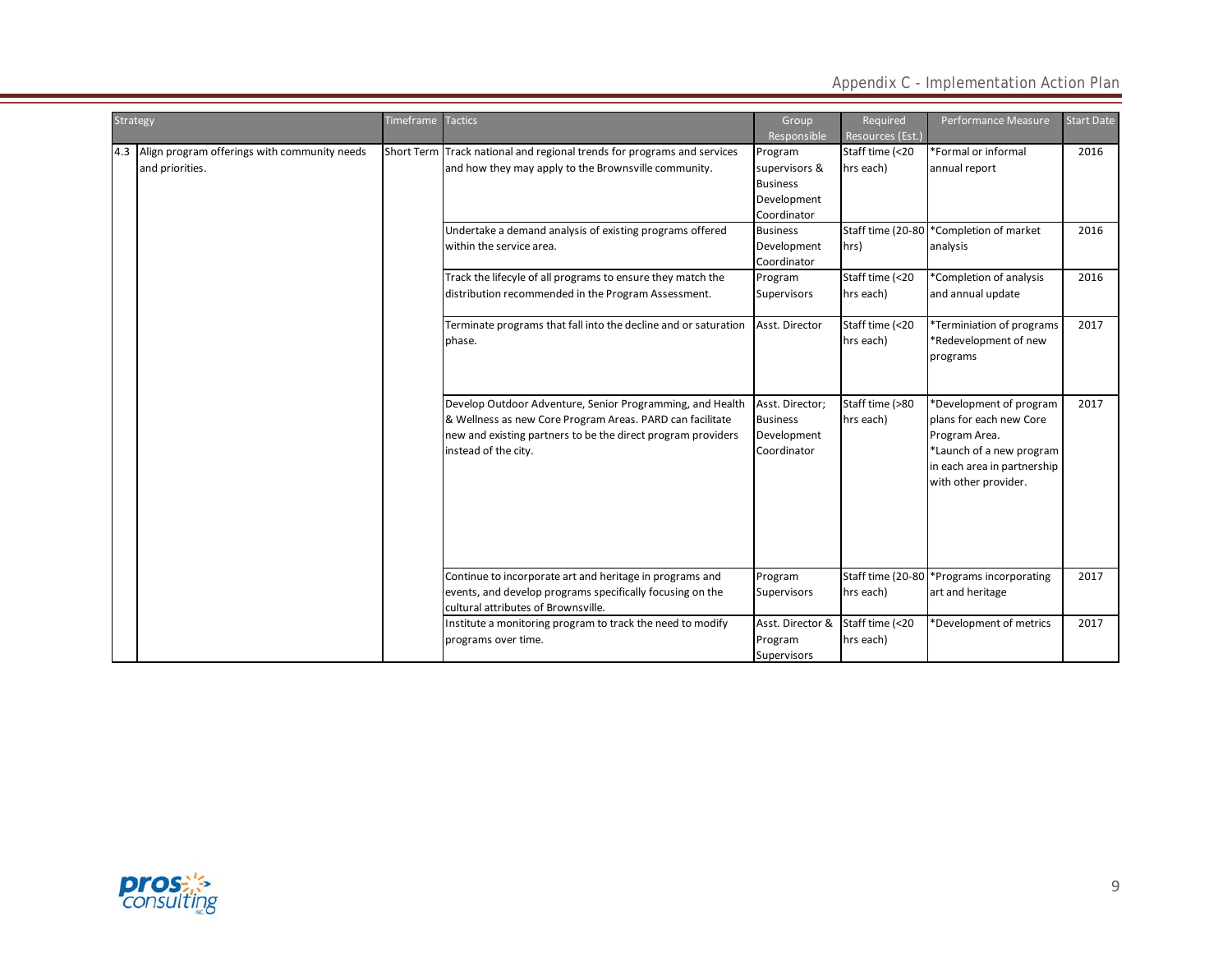|      | Strategy                                                                                                          | <b>Timeframe</b> | <b>Tactics</b>                                                                                                                                                      | Group<br>Responsible                                                            | Required<br>Resources (Est.)   | Performance Measure                                               | <b>Start Date</b> |
|------|-------------------------------------------------------------------------------------------------------------------|------------------|---------------------------------------------------------------------------------------------------------------------------------------------------------------------|---------------------------------------------------------------------------------|--------------------------------|-------------------------------------------------------------------|-------------------|
| 14.4 | Develop a stronger volunteer system that builds<br>advocacy and support for the PARD system.                      | Mid Term         | Create more exposure and enhance cross marketing for<br>volunteer opportunities.                                                                                    | <b>Business</b><br>Development<br>Coordinator                                   | Staff time (20-80<br>hrs)      | *Increase of volunteer<br>individuals and hours                   | 2017              |
|      |                                                                                                                   |                  | Ensure volunteer record keeping systems are coordinated so<br>that it is easy to determine who is volunteering and where.                                           | <b>Business</b><br>Development<br>Coordinator                                   | hrs)                           | Staff time (20-80 <sup>+</sup> Use of consistent system           | 2018              |
|      |                                                                                                                   |                  | Keep volunteers fully informed of department activities to gain<br>support and advocacy from this important pool of agency<br>representatives.                      | <b>Business</b><br>Development<br>Coordinator                                   | Staff time (<20<br>hrs)        | *Number of volunteer<br>communications                            | 2018              |
| 4.5  | Strategically design and offer selected special<br>events within the PARD system for regional<br>economic impact. | Mid Term         | Convene a meeting of regional event providers to determine<br>the types of events that satisfy a regional market demand and<br>are appropriate for PARD facilities. | Director, Asst.<br>Director, &<br><b>Business</b><br>Development<br>Coordinator | Staff time (20-80<br>hrs each) | *Occurance of meeting<br>*List of events and<br><b>facilities</b> | 2018              |
|      |                                                                                                                   |                  | Determine PARD's role in providing the identified events and<br>realign the organization accordingly.                                                               | Director                                                                        | Staff time (<20<br>hrs)        | *Partnership agreements<br>*Staffing adjustments                  | 2018              |
|      |                                                                                                                   |                  | Track the economic impacts of regional events within the PARD<br>system.                                                                                            | <b>Business</b><br>Development<br>Coordinator                                   | Staff time (20-80<br>hrs)      | *Annual report on<br>economic impact                              | 2019              |

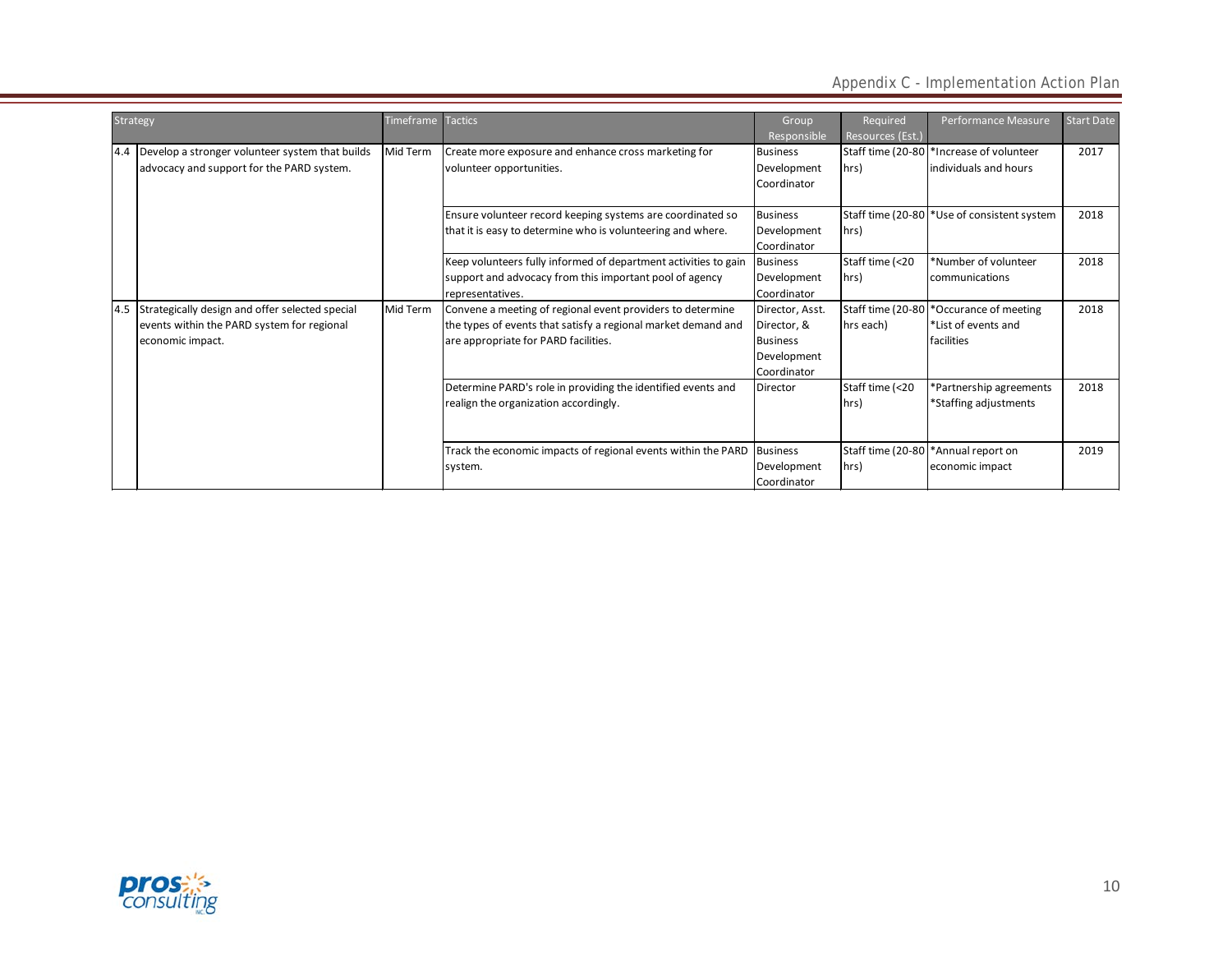### **Administration, Finance, & Governance**

Community Vision for Administration: "PARD maximizes every available resource to fully support the Department's operations and mission to provide parks, facilities, and services that enhance Brownsville's quality of life."

| Strategy |                                                                                         | Timeframe Tactics |                                                                                                                                                                                                                                                                | Group<br>Responsible        | Required<br>Resources (Est.    | Performance Measure                                                  | <b>Start Date</b> |
|----------|-----------------------------------------------------------------------------------------|-------------------|----------------------------------------------------------------------------------------------------------------------------------------------------------------------------------------------------------------------------------------------------------------|-----------------------------|--------------------------------|----------------------------------------------------------------------|-------------------|
|          | functions to provide the additional resources<br>needed to move the Department forward. |                   | 5.1 Restructure PARD's leadership and administrative Short Term Reconfigure the responsibilities of the Director position to focus Director, City<br>more on the development of strong policies, partnerships,<br>financial strategies, and planning.          | Manager                     | Staff time (<20<br>hrs each)   | *Updated position<br>description                                     | 2015              |
|          |                                                                                         |                   | Reconfigure the responsibilities of the Assistant Director to<br>focus on comprehensive operational oversight, achievement of Manager<br>organizational goals and objectives, performance measurement<br>and reporting, and implementation of the Master Plan. | Director, City              | Staff time (<20<br>hrs each)   | *Updated position<br>description                                     | 2015              |
|          |                                                                                         |                   | Initiate a rolling five-year CIP process to identify project<br>priorities, to provide necessary funding for deferred capital<br>maintenance and/or replacement of existing assets, and to<br>allocate funds for new parks and recreation facilities.          | Director, City<br>Manager   | Staff time (<20<br>hrs each)   | *Five-year CIP updated<br>annually.<br>*CIP prioritization criteria. | 2016              |
|          |                                                                                         |                   | Develop a part- or full-time Business Development Coordinator<br>position to generate external funding and mange partnerships.<br>Develop performance goals to ensure that the position is self-<br>sufficient and generates a positive return on investment.  | Director, Asst.<br>Director | \$50,000<br>annually           | *Development of position<br>description<br>*Position filled          | 2016              |
|          |                                                                                         |                   | Conduct a salary assessment every five years to ensure the<br>Department is meeting the pay level requirements to keep<br>effective staff in place.                                                                                                            | Director                    | \$15,000                       | *Completion of<br>assessment<br>*Necessary salary<br>adjustments     | 2016              |
|          |                                                                                         |                   | Implement biannual performance evaluations tied to stated<br>operational goals and objectives to maximize employee                                                                                                                                             | Director, Asst.<br>Director | Staff time (20-80<br>hrs each) | *Completion of<br>evaluations                                        | 2016              |
|          |                                                                                         |                   | Develop a succession plan for key positions in the system.                                                                                                                                                                                                     | Director, Asst.<br>Director | Staff time (<20<br>hrs each)   | *Development of plan                                                 | 2017              |
|          |                                                                                         |                   | Develop a continous improvement model for staff to center on<br>for the services they provide.                                                                                                                                                                 | Director, Asst.<br>Director | Staff time (<20<br>hrs each)   | *Development of model or<br>training                                 | 2017              |
|          |                                                                                         |                   | Work on collaboration between divisions to reduce silos<br>through effective planning, which will improve trust and<br>communication.                                                                                                                          | Director, Asst.<br>Director | Staff time (<20<br>hrs each)   | *Evidence of enhanced<br>communication and<br>collaboration          | 2017              |
|          |                                                                                         |                   | Track workload management to ensure that people are not<br>overloaded while others are not.                                                                                                                                                                    | Asst. Director              | Staff time (20-80<br>hrs)      | *Workload assessment<br>reviewed quarterly                           | 2017              |

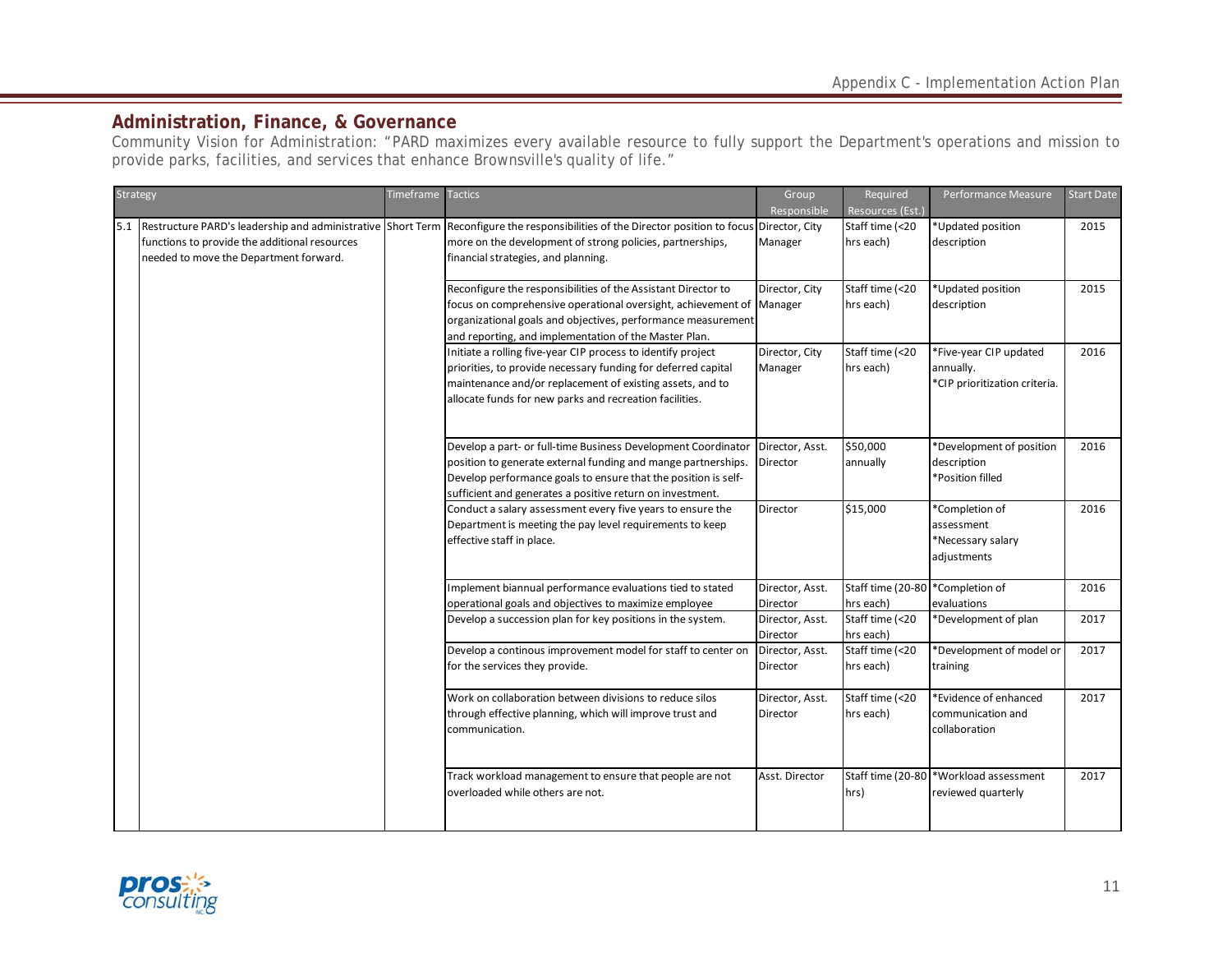| <b>Strategy</b> |                                                                                                                                                                                                                                | Timeframe Tactics |                                                                                                                                                                                  | Group<br>Responsible                                              | <b>Required</b><br>Resources (Est.) | Performance Measure                                                                      | <b>Start Date</b> |
|-----------------|--------------------------------------------------------------------------------------------------------------------------------------------------------------------------------------------------------------------------------|-------------------|----------------------------------------------------------------------------------------------------------------------------------------------------------------------------------|-------------------------------------------------------------------|-------------------------------------|------------------------------------------------------------------------------------------|-------------------|
|                 | 5.2 Update policies and procedures on an annual<br>basis. Ensure all staff in all Divisions have access<br>to them, and that they create maximum flexibility<br>for staff in the field to do their work in a timely<br>manner. |                   | Short Term Train staff on existing policies and procedures and gain their<br>input into how to make them more user friendly and less<br>buracratic.                              | Asst. Director                                                    | Staff time (<20<br>hrs each)        | *Training provided<br>*Policies revised as needed<br>*Policies distributed               | 2016              |
|                 |                                                                                                                                                                                                                                |                   | Train staff on how to identify and provide lead functions and<br>support functions in the work they do as part of a team.                                                        | Asst. Director                                                    | Staff time (<20<br>hrs each)        | *Training provided<br>*All positions identified as<br>lead or support                    | 2016              |
|                 |                                                                                                                                                                                                                                |                   | Teach staff how to effectively use marketing data to make<br>informed decisions when programming their facilites and<br>managing their parks.                                    | Asst. Director &<br><b>Business</b><br>Development<br>Coordinator | Staff time (<20<br>hrs each)        | *Training provided<br>*Evidence of data-driven<br>decisions                              | 2016              |
|                 |                                                                                                                                                                                                                                |                   | Establish a communication network that involves middle<br>managers regarding posting performance outcomes monthly.                                                               | Asst. Director                                                    | Staff time (<20<br>hrs each)        | *Identification of metrics<br>*Monthly reports                                           | 2017              |
| 5.3             | Develop a long term financial plan for PARD that<br>is consistant with the goals and objectives of the<br>City and support the initiatives and strategies as<br>reflected in this Master Plan.                                 | Mid Term          | Continue to use and enhance a systemwide approach to<br>developing the yearly operational budget involving key staff.                                                            | Director                                                          | Staff time (<20<br>hrs each)        | *Number of staff engaged<br>in budget development                                        | 2017              |
|                 |                                                                                                                                                                                                                                |                   | Provide or acquire training for manager- and supervisor-level<br>staff to determine their true unit costs to produce a unit of<br>service.                                       | Director                                                          | Staff time (<20<br>hrs each)        | *Training provided<br>*Number of analyses<br>conducted                                   | 2017              |
|                 |                                                                                                                                                                                                                                |                   | Use a minimum of a three-year financial management plan for<br>the general operations and capital funds. Use a ten-year plan<br>for long-term total projections.                 | Director & Asst.<br>Director                                      | Staff time (20-80<br>hrs each)      | *Development of three-<br>year financial plan<br>*Development of 10-yr<br>long term plan | 2017              |
|                 |                                                                                                                                                                                                                                |                   | Develop and maintain a reserve from annual carryovers at a<br>sufficient level to allow yearly cash flow requirements and to<br>provide for financing unforseen emergency needs. | Director & City<br>Manager                                        | Staff time (20-80)<br>hrs each)     | *Creation of reserve<br>account                                                          | 2018              |